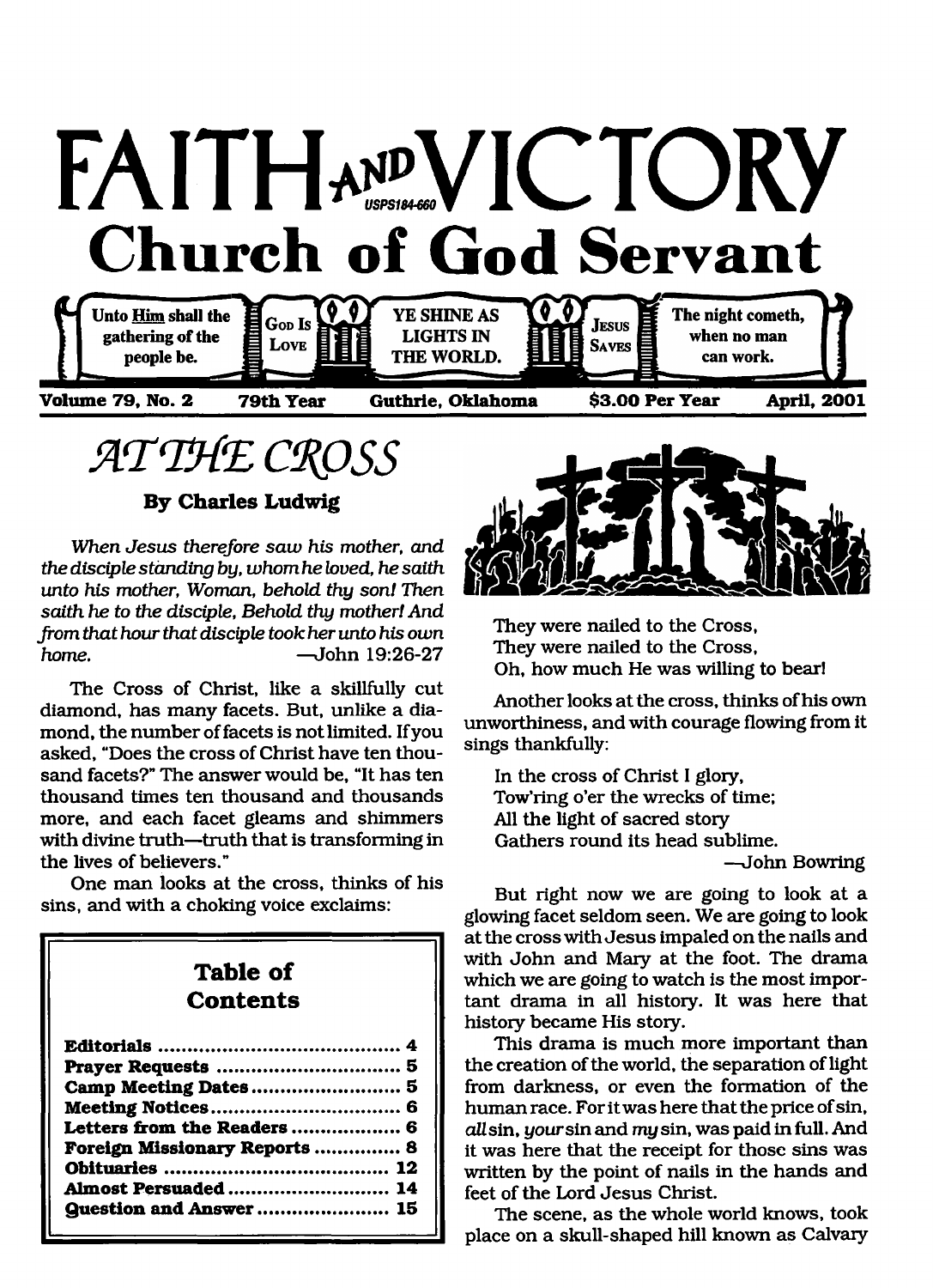or Golgotha, just outside the heavy gray walls of the Holy City. Travelers on the Joppa-Jerusalem road or on the Samaria-Jerusalem road could easily identity the spot, for in the exposed, chalk-colored cliffs they could make out the grotesque eyes, Roman nose, and high forehead like that of a human skull. They could see people huddled on the rim of the hill, and they knew what was going on. But they paid little attention. They were used to crucifixions. Crosses with screaming victims fastened in place by means of ropes or nails was a common sight, for the Romans frequently used terror to enforce their laws.

But let us go to the top of the hill and watch.

Two robbers—tradition names them Dismas and Cestas—had been fastened to their crosses and were curs ing their fate in vile, colorful language. Jesus was lying on the ground. The crossbeam—they say it was made of cypress—on which He was to be nailed was under His bare, lacerated shoulders.

Matthew tell us that Jesus was offered a drink made of vinegar and gall. This drink was designed to help him endure the pain. The gall in the mixture was the juice of the opium poppy which flourished in Palestine.

Jesus tasted the drink, and then refused it. He knew what it was, of course, without tasting it. But He wanted to demonstrate in the presence of others that He was going to

drink the full cup and endure to the full every pain the price of sin had to offer.

Mary, His mother, was standing nearby. Her face was unusually white—much whiter than the cliffs of the hill. Tears had made gutters through the dust that had blown on her cheeks. Her throat ached from weeping. She stood near John, and that loving son of Zebedee put a strong arm about her heaving shoulders.

Suddenly a legionnaire knelt by Jesus and picked up His right wrist. He was a professional executioner, and he knew just what to do. With experienced fingers he felt for the proper place in which to drive the nail. This took a certain amount of knowledge, for the nail had to be driven into an area that would sustain the weight of the body for a good many hours. Then he selected a long, sharp, square-headed nail

from the apron about his waist. He placed the point on the right spot between the bones, picked up a hammer, and raised his arm.

Mary could not stand the sound of the pounding. She held her hands over her ears, but she could not keep the sound of the hammer or the groans of her eldest son from searing into her brain. She drew her breath in sharply each time the hammer descended on the nail.

But while she shuddered, there were others who rejoiced. After each blow there were sounds of approval from the crowd. "That will teach you to overthrow the temple money tables!" sneered a fat Sadducee as he stroked his long black beard with comfortable satisfaction.

> "And maybe that will teach you not to blaspheme," shouted a slender Pharisee who was always careful to pay his tithe of anise, mint and cumin.

> The soldier drove the nail home. Then he leaped lightly over the body and hammered the other one in place. Next he tested the wrists on the crossbeam, and then he signaled for assistance. The other man helped him lift the crossbeam, the *patibulum,* and place it in the mortise on the upright piece, the stipes.

> Then he placed one foot of the Galilean on top of the other foot, pushed them high on the cross, and selected the longest nail he had. He placed the nail by the side of the feet to make sure it was long

enough to sink deeply into the wood and not work out through the struggles of the victim.

Satisfied that it was the right length, he drove it home, striking it carefully and skillfully with all his considerable might. The cross trembled under the blows, and Jesus groaned in unspeakable agony.

The cross was such a cruel instrument that Cicero declared, "It was the most cruel and shameful punishment. Let it never come near the body of a Roman citizen; nay, not even near his thoughts or eyes or ears."

The executioner tossed the hammer on the ground, wiped his bloody hands on his apron, and joined the three legionnaires sitting nearby. He hoped the men on the crosses would die soon so that he could go back to the barracks and have a nap.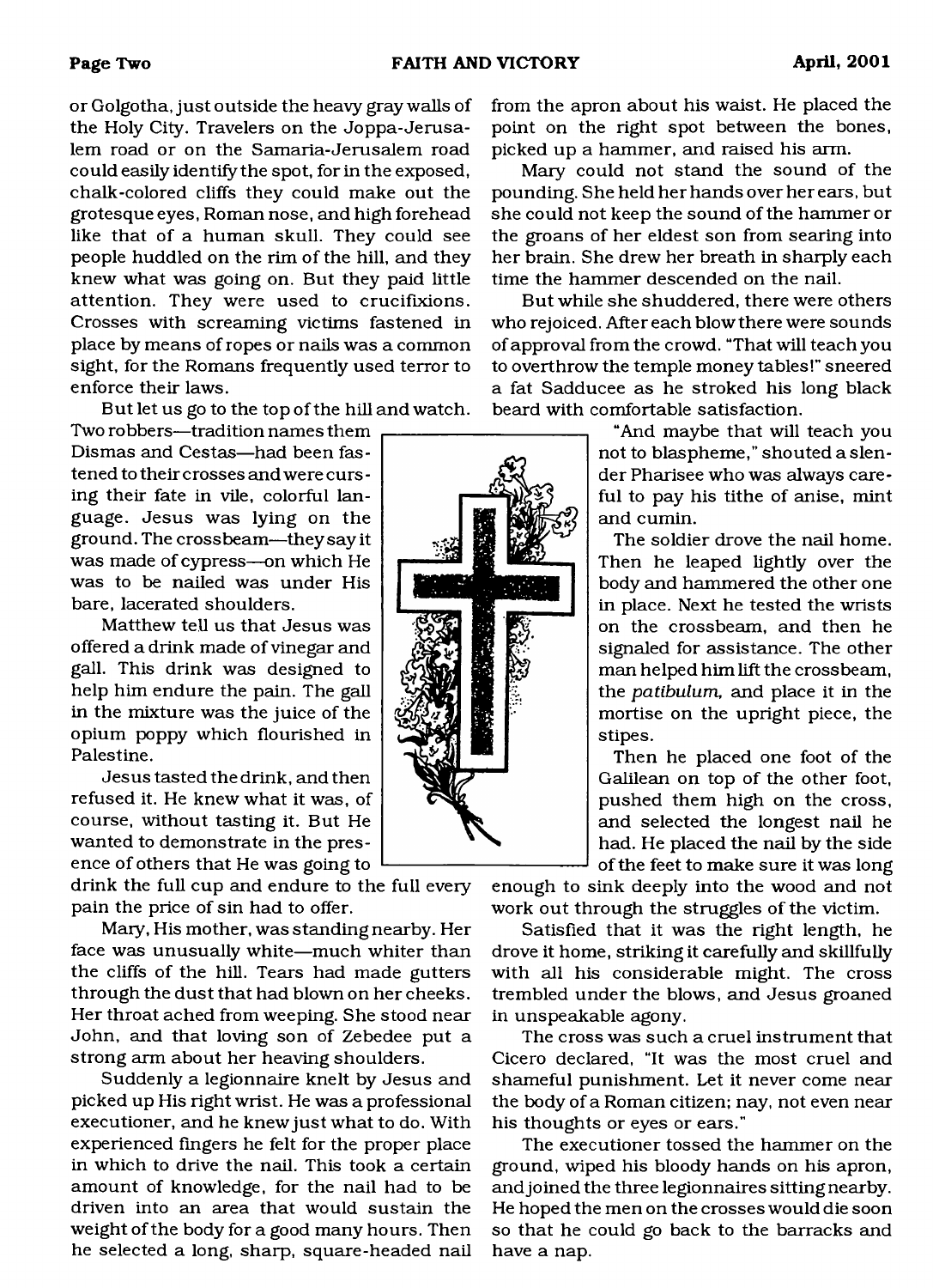The soldiers divided Jesus' garments into four piles, one for each of them. This was sort of a bonus for their work. Then one of them picked up the tunic. It represented a problem because it had no seam but was woven throughout and thus could not be divided. Mary watched them as they discussed what they were going to do. It is quite possible that she herself had woven the garment, that it was a token of her love. As they handled it in their rough hands, she felt a new ache in her heart.

Then one of the men produced some dice, and they began to gamble for the tunic. They shook the dice in a helmet, and Mary bit her lip. It seemed incredible that men could be so carefree while Jesus, her son, was dying.

She turned her face back to the cross. Jesus was twisting in terrible pain. He rolled His head back and forth on the stipes as a man with a high fever rolls his head on his pillow. His teeth

chattered in horrible agony. But mingled with His pathetic groans were the derisive shouts of the people, "He saved others; let him save himself, if he be Christ, the chosen of God." Luke 23:35. "...Thou that destroyest the temple, and buildest it in three days, save thyself. If thou be the Son of God, come down from the cross." Matt. 27:40. "He trusted

in God; let him deliver him now, if he will have him: for he said, I am the Son of God." Matt. 27:43.

Blood from His feet made a long, irregular line as it followed the grain of the wood to the brown earth below where it formed a tiny pool. Blood from His hands dripped to the ground like the drops in a Roman water clock. But each drop was to Mary like an hour instead of a second. And each hour was like an eternity.

As Jesus hung bleeding on the cross, there were a thousand things to occupy His mind. There was the excruciating pain of the scourging, the pain of the nails in His hands and feet, the pain of the crown of thorns, the pain of terrible thirst, the pain of the infection that was setting in, the pain of the blows He received in His face, the pain of His broken and swollen lips, and the pain of His aching heart.

And, in addition to this, there was the pain of ridicule from those He had sought to help. Writing his Gospel, Matthew remembered the ridicule he endured when he was a taxgatherer and made special effort to mention the ridicule of Christ. The soldiers also mocked Him and went up to the cross and offered Him vinegar to quench His thirst.

But as Jesus twisted there in agony, I think He must have suffered terrible heartbreak because of the number of His disciples who were absent. It was bad enough for them to sleep in Gethsemane, but to stay away from the cross! Words cannot describe what we would have felt and said if we had been in His place and had been abandoned by those we had given our lives to help.

Jesus had called Matthew from the seat of customs. Matthew had prepared a great feast for Him to which he invited his publican friends. He and Matthew had been very close. Jesus had washed Matthew's feet in the upper room. But in this moment of trial Matthew was absent.

Jesus had called Thomas. Thomas had been

a faithful follower. When He decided to go into Judea, Thomas alone urged the disciples to go by saying, "Let us also go, that we may die with him. " John 11:16. Jesus had washed Thomas' feet in the upper room, but in this moment of trial Thomas was absent.

Jesus had called James, the son of Zebedee. He had

promised to make him a fisher of men. James, an impulsive son of thunder, had wanted to call fire down on a Samaritan village because they had refused hospitality to the Master. Jesus had washed James' feet in the upper room. But in this moment of trial James was absent.

Absent too were Andrew, Philip, Thaddeus, James the son of Alpheus, and perhaps all the others but John. Why were they absent? They were afraid of losing their own skins! How this must have pained Jesus!

Nearby were the walls of Jerusalem. He knew all their romantic history, and He loved the Holy City. On one occasion He had knelt where He could view the whole area and had sobbed out a prayer, "O Jerusalem, Jerusalem, thou that killest the prophets, and stonest them which are sent unto thee, how often would I have gathered thy children together, even as a hen gathereth her chickens under her wings, and ye would not!" Matt. 23:37.

All of the pains of the cross, all of the pains (Continued on page 13.)

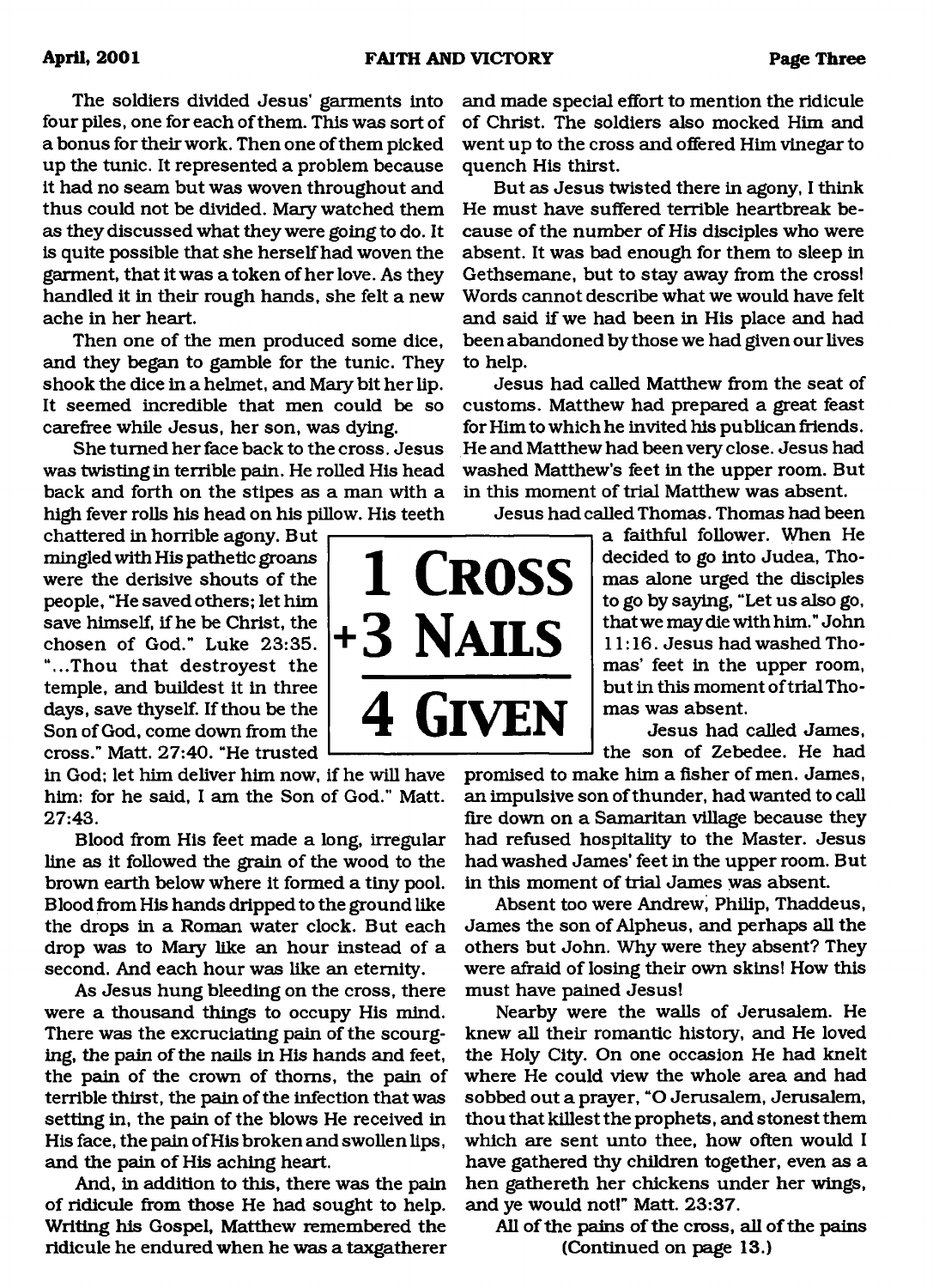# **FAITH AND VICTORY 16 PAGE HOLINESS MONTHLY**

<u> 1981 - 1981 - 1982 - 1982 - 1982 - 1982 - 1982 - 1982 - 1982 - 1982 - 1982 - 1982 - 1982 - 1982 - 1982 - 198</u>

This non-sectarian paper is edited and published in the interest of the universal CHURCH OF GOD each month (except August of each year, and we omit an issue that month to attend camp meetings), by Wayne Murphey, and other consecrated workers at the FAITH PUBLISHING HOUSE, 4318 S. Division, Guthrie, OK 73044 (USPS184-660).

(Periodical postage paid at Guthrie, OK)

Notice to subscribers: When you move or change your address, please write us at once, giving your old and new address, and include your zip code number. The post office now charges 504 to notify us of each change of address.

Dated copy for publication must be received by the 18th of the month prior to the month of issue.

# **SUBSCRIPTION RATES**

. . . . . . . . .

Single copy, one y e a r .................................................... \$3.00 Package of 5 papers to one address, one year ......... \$12.00 Larger quantities are figured at the same rate.

This publication teaches salvation from all sin, sanctification for believers, unity and oneness for which Jesus prayed as recorded in John 17:21, and manifested by the apostles and believers after Pentecost. By God's grace we teach, preach, and practice the gospel of the Lord Jesus Christ-the same gospel that Peter, John, and Paul preached, taught, and practiced, Including divine healing for the body. James 5:14-15.

Its motto: Have faith in God. Its object: The glory of God and the salvation of men; the restoration and promulgation of the whole truth to the people in this "evening time" as it was in the morning Church of the first century; the unification of all true believers in one body by the love of God. Its standard: separation from the sinful world and entire devotion to the service and will of God. Its characteristics: No discipline but the Bible, no bond of union but the love of God, and no test of fellowship but the indwelling Spirit of Christ

Through the Free Literature Fund thousands of gospel tracts are published and sent out free of charge as the Lord supplies. Cooperation of our readers is solicited, and will be appreciated in any way as the Bible and the Holy Spirit teach you to do or stir your heart "Freely ye have received, freely give." Read Ex. 25:2; I Chron. 29:9; II Cor. 9:7; and Luke 6:38.

Freewill offerings sent in to the work will be thankfully received as from the Lord. Checks and money orders should be made payable to Faith Publishing House. All donations are tax deductible.

A separate Missionary Fund is maintained in order to relay missionary funds from our readers to the support of home and' foreign missionaries and evangelists.

In order to comply with the Oklahoma laws as a non-profit religious work, the Faith Publishing House is incorporated thereunder.

#### **FAITH PUBLISHING HOUSE**

**P. O. Box 818, 4318 S. Division, Guthrie, OK 73044 Office phone numbers: 405-282-1479, 800-767-1479; fax number: 405-282-6318; home phone: 405-282-6170. Internet address: <http://www.faithpublishing.com>**

**Postmaster: Please send address corrections to: Faith Publishing House, P. O. Box 518, Guthrie, OK 73044.**



We send out this April *Faith and Victory* with the thought in mind of a resurrected Lord. Easter is certainly the day of the Christian. Many days are set aside on the calendar to celebrate those who have accomplished something of renown, or a feat which has improved the lives of others, but no achievement compares with what Christ accomplished through the resurrection.

One author so poignantly wrote, "Eastercan hammer question marks into exciting exclamation points!" Christ's resurrection removes the dark uncertainties of death, and gives the Christian joyful hope of a richer, fuller life beyond. Today the resurrection of Christ still proclaims, "There is victory over death!" Beyond that thin line of mortal sleep, there is an eternal day of rest with God and our loved ones who have gone before. Let us rejoice in this marvelous hope.

I and my wife, Mary, along with several others in the church, are scheduled to leave from Oklahoma City for the Philippines on April 8. We are looking forward to meeting and worshipping with the saints in that country during the camp meeting which is to be held in the newly constructed tabernacle.

We request the prayers of the saints as we make this long journey, not only for health and traveling safety, but that the Spirit of God will be in our midst and that souls will be blessed. Our plans are to return on April 18.

On March 16, it was a shock to leam in the early morning hours of the passing of Mary's 49 year old brother, Tim Sprague. It is never easy to lose a family member, but is especially difficult when it happens so suddenly. Tim left behind a wife, Regina, as well as son Tim, and daughter Kristy and her husband, Leslie. Please remember them in your prayers.

If you would like to send a message of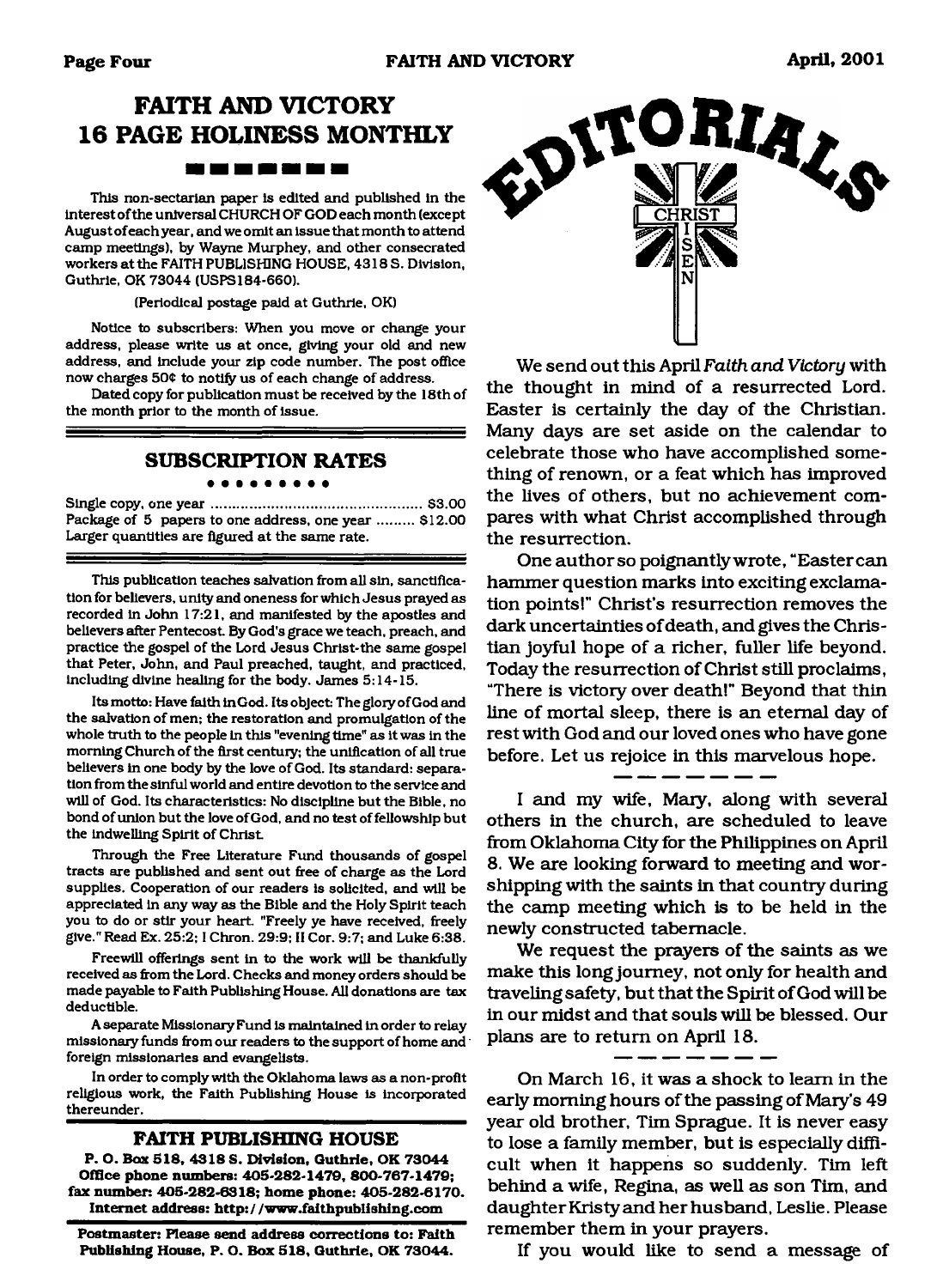condolence to Tim's family, you may do so by addressing it to: Regina Sprague, 1004 W. Mansur, Guthrie, OK 73044.

Mary wishes to express her sincere appreciation for the concern, calls and cards which have been received. The kindness of others has brought a measure of comfort at this sad time.

In this issue we have printed a list of dates for summer camp meetings. Some congregations have yet to provide this information. Please feel free to do so at your earliest convenience so we can publish the date well in advance of the event.

With love in Christ, —Wayne Murphey

<span id="page-4-0"></span>

In—"Please pray for my wife. Her kidneys are rapidly failing." —Bro. Donald Jones OK—"Remember me in prayer for cancer

and diabetes." —Sis. Anna Mae Thompson IN—"I have a prayer request for my son, Jimmy. He has a bad case of nerves and anxiety

which affects his breathing. I need prayer also." —Sis. Mary Wilson

Philippines—"Please pray for my son, Jon. He has been diagnosed with tuberculosis."

—Sis. Nellie Tibayan Nigeria—"Sis. Waite Karibo, from the Tombia congregation is seriously afflicted and needs intensive prayer by the saints abroad. She specifically requested me to forward her desire to you, believing in the force of combined prayers.

"Sis. Josephine London has been equally afflicted and in pain. Please remember both of them." —Bro. F. Naths Igbanibo

#### -------

# **Standing Prayer Requests**

Sis. Lydia Bennett Sis. Alscene Breckenridge Bro. Jon Busbee Sis. Mamie Butcher Bro. Nathan Carver Sis. Estelene Cramer Bro. Daniel Davis, Jr. Bro. Dale Doolittle Sis. Elaine Dunn

Sis. Eleanor Fingerle Sis. Pearlene Gerald Sis. Esther Gordon Bro. Huey Gordon, Jr. Bro. Ben Harrison Sis. Mary Hughes Sis. Daisy Johnson Sis. Janice Johnston Sis. Earnestine Jordan Sis. Betty Lassche The Lounds sisters Sis. Mattie McIntyre Sis. Bertha Miles Bro. Allan Miller Sis. Virginia Myers Sis. Dollie O'Neall Bro. O. C. Porter Sis. Melba Powell Bro. John Robinson Sis. Rose Samons Sis. Myrtle Savoie Bro. M. Agenemoh Sidi Sis. Violet Sinkhorn Sis. Kay Stover The Mitch Taylor family Sis. Anna Mae Thompson Bro. Curtis Williams, Sr. Bro. Max Williamson Sis. Esther Wilson Bro. Jack Witte



---------

**Oklahoma State (Guthrie)**—May 25-June 3 **Holly Hill, SC**—June 3-10 **Jefferson, OR**—June 8-17 **Tulsa, OK**—June 10-17 **Fresno, CA**—June 29-July 8 **National (Monark Springs, MO)**—July 20-29 **Myrtle, MO**—August 1-5 **California State (Pacoima)**—Aug. 24-Sept. 2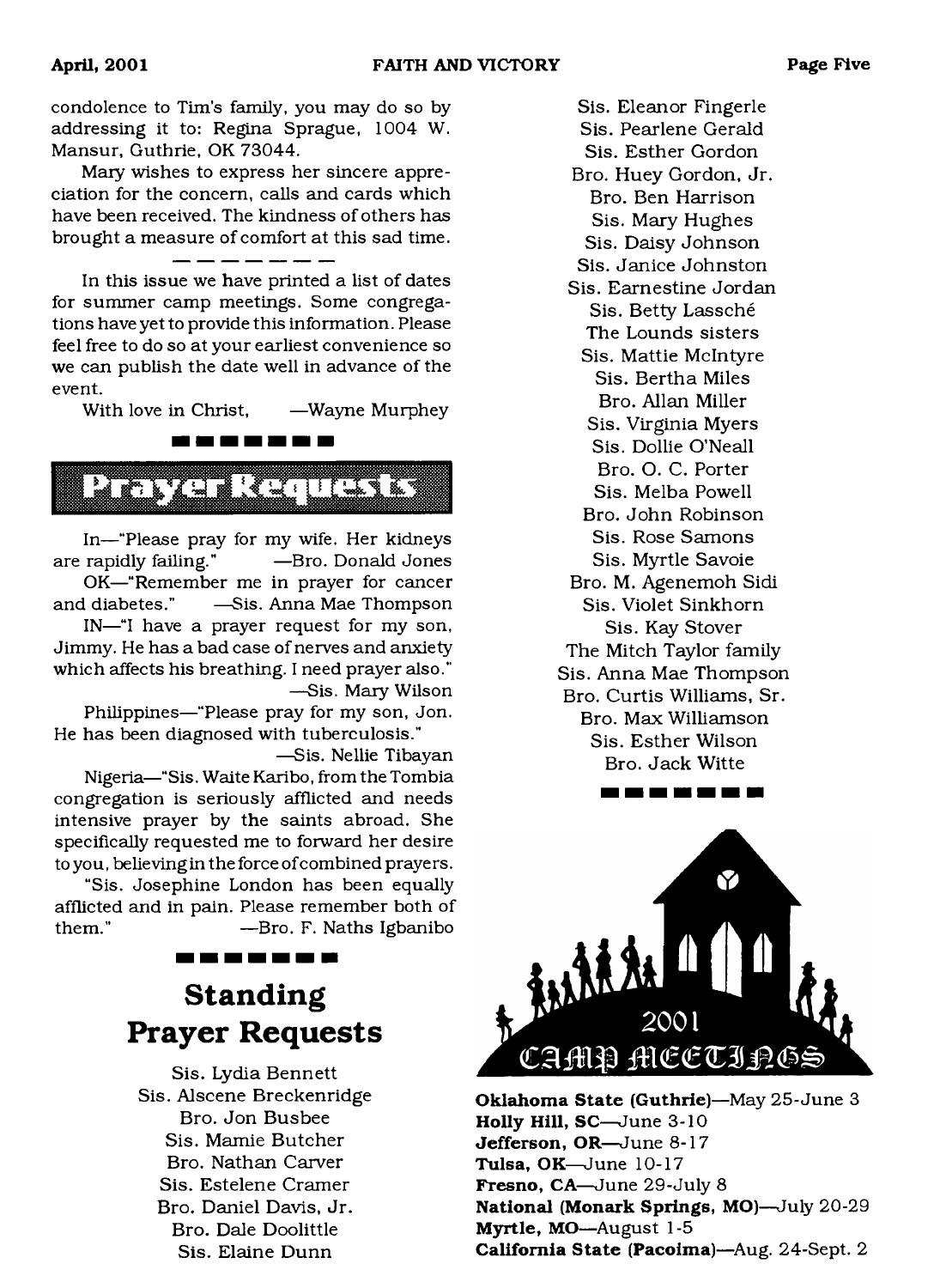## **LOS ANGELES, CA, SPRING REVIVAL**

Greetings in the precious name of Jesus: The Los Angeles, CA, saints extend a warm welcome to their Spring Revival to be held April 6-8, 2001.

Services will be held at 7:30 p.m. on Friday and Saturday, as well as an ordinance service on Saturday at 2:30. Sunday School is scheduled for 9:30 a.m. on the 8th, with worship services at 10:30 and 2:30. Dinner will also be served. There will be no night service on Sunday.

For further information please contact the pastor, Bro. Travis and Sis. Alice Johnson (760) 956-7741 or Bro. Eddie Johnson (661) 325-1644. The telephone number of the Los Angeles chapel is (213) 742-0123.

#### **W ICHITA, KS, MEETING NOTICE**

The Wichita, KS, Spring Meeting has been set for April 20-29, 2001. We are asking God to direct, anoint and bless for a profitable meeting. We expect the Holy Spirit to burden the ministers whom God wants to attend, and give them the Word which is needed for each service. We ask the saints everywhere to pray for the success of the meeting, and if God leads you to attend, we will be expecting you. We desire to see souls saved, and believers sanctified and bodies healed to the glory of God. We want people to be revived, edified, refreshed and blessed as needed.

On both Sundays we will have three services. On Monday-Saturday we will have two services daily at 11:00 a.m. and 7:30 p.m. The Church address is: 1701 N. Ash. Phone (316) 267-9582. Contacts are: Bro. Emmanuel Gracey (316) 778-1848 or Bro. Paul Phillips (316) 721-9557.

#### 89 SE 20 DE 92 JE 92

## **CASSETTE TAPE AVAILABLE**

A ministry song tape entitled, "I'm Climbing the Ladder," sung by Bro. Jimmy and Sis. Mary McDonald is now available for sale. The cost of tape is \$10.00, postpaid. Make check or money order payable to The Church of God Evening Light. The money will be used to complete the chapel in Alcoa, TN. Mail orders to: The Church of God Evening Light, 322 Lindsey St., Alcoa, TN 37701.



LA— Dear friends: My mother, Sybil Goldsberry, has been gravely ill since February 10th of this year. She has congestive heart disease, high blood pressure and suspected diabetes. She is unable to get up or walk without assistance and is very weak. Her mental capacity ebbs and flows and she requires constant care.

If any of you feel the Lord's leading to come and stay with Mama for a month or so, and assist in her care, we would be so grateful. Having someone in the home whom we can trust, and who believes in trusting in the Lord as she does, would be such a blessing. We are at present hiring sitters for her; but she cannot afford to continue this practice. I can be reached at: (318) 322-7142 (work) or (318) 396-0439 (home) for further information.

I know Mama would be thrilled to receive cards or letters should you have time to correspond with her. She is not really able to use the telephone. Her mailing address is: c/o 129 Sunset Drive, West Monroe, LA 71291.

Please remember her in your prayers, that God will be merciful to her, giving her grace and faith to endure until He calls her home.

Sincerely, — Coni Hollingsworth

TN—"And it came to pass, when Moses held up his hand, that Israel prevailed: And when he let down his hand, Amalek prevailed. But Moses' hands were heavy, and they took a stone, and put it under him and he sat thereon; and Aaron and Hur stayed up his hands, the one on one side and the other on the other side; and his hands were steady until the going down of the sun." —Exodus 17:11-12

We, the McDonalds, would like to thank the Lord for the hands He has used during our battle. Every phone call, letter, card, gifts of love and prayers are greatly appreciated. We are so glad to be a part of the family of God. Still continue to pray for us.

With grateful hearts, —The McDonalds

OK—The saints have prayed for us through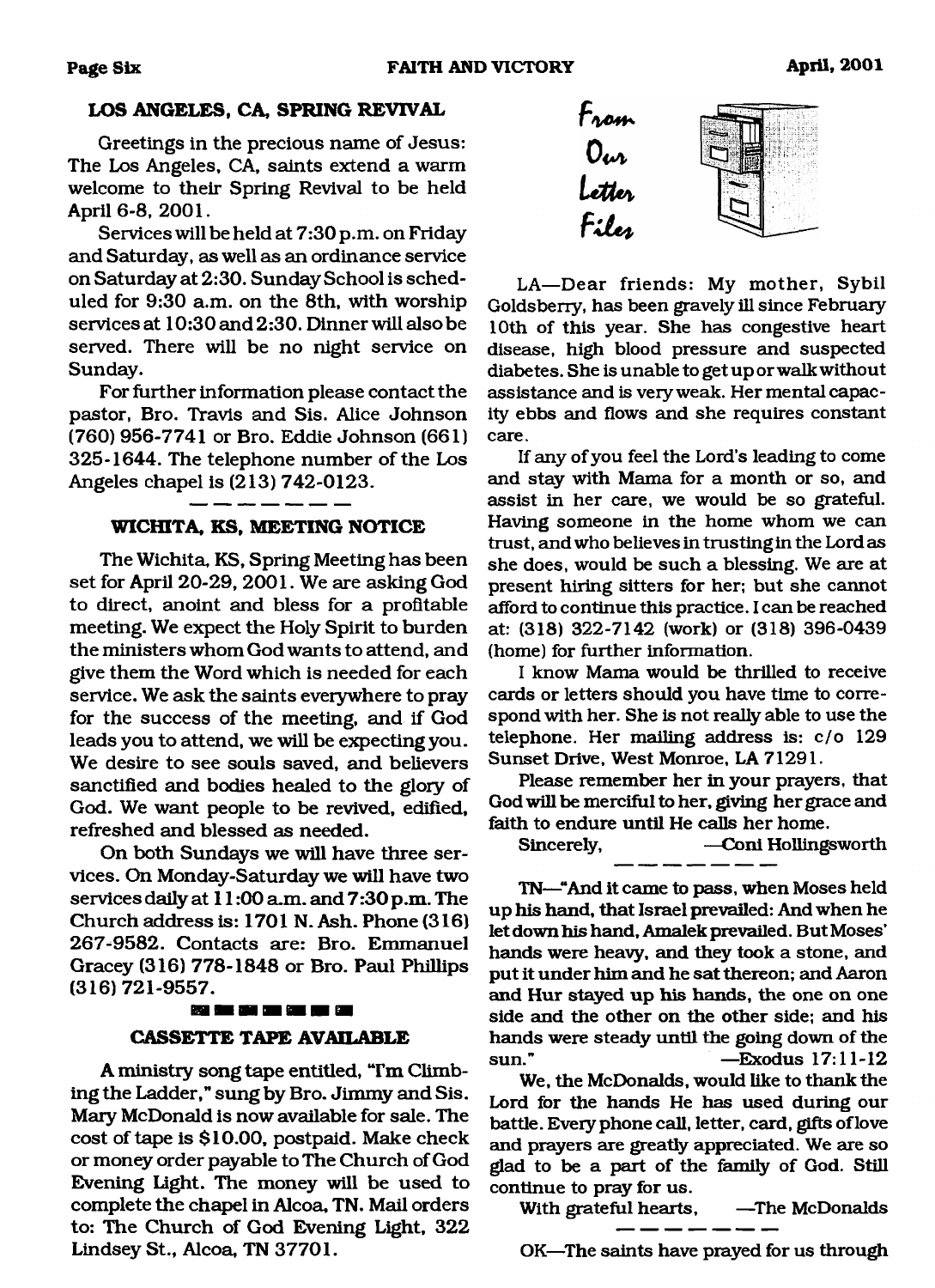the years, sharing our trials and blessings. Now that we are coming to the final years oflife we are finding that the Lord is just as real as He was then. I have muscular dystrophy. According to the diagnosis, I was not supposed to live past 20 or 30. Now I am 70 years old.

A few weeks ago I got to feeling real bad with very difficult breathing and erratic heartbeat. I found I could not lie down. I have had to sit upright since then which makes it very hard to get good rest. This has been a time of close examination, making sure that everything is clear between the Lord and me. It is a real blessing that the Lord allows such a time. Some are taken away suddenly and miss this opportunity. It is so important to be ready and waiting.

I feel that I am in the final stage of life and it is all in His hands. Whether I stay or go, my only desire is that He be glorified. We have the wonderful testimonies and examples of the saints and how He was faithful to them to the very end. It is so good to know this. We need nothing but God. God has proven that He is well-qualified to take us through.

Yesterday I had severe nausea and very difficult breathing. By evening I was very sick. At prayer meeting time I knew the saints were praying for me. Some came over after prayer meeting and had prayer. The Lord undertook! I was able to get a good night's rest.

I don't know what the future holds, but knowing that God controls my future, I confidently face whatever He chooses. Dear saints, I am looking forward, one of these days, to just sitting down by the river and visiting with you for a long, long time. I won't have to worry if the mansions are wheelchair accessible! Thanks so much for your prayers down through the years. —Bro. Dale Doolittle

MO—Dear Bro. Wayne and Print Shop workers: We surely appreciate what you do, as much as we can without a working knowledge of all that it entails. I know of the encouragement which it provides to our lives, but I don't know of the far-reaching effects your labors may eventually bring.

As I spoke with a group of youngsters the other day, they said they all like to work mazes and that the easiest way to do it is to start at "the end" and go backwards. In our lives there is some resemblance to a maze. We really don't see the end—we just go day by day in the place we

are stationed. We aren't privileged to start at the end and go backward. We begin at day one and progress until God says it is "the end" for us. There are so many turns, so many possibilities. How blessed it is to know that we can place our trust in One who looks on from above, One who will guide us if we watch and pray. Then we can be assured that the end we arrive at will be the blessed one He has ordained for us.

Be encouraged in Him,

—Bro. David and Sis. Marilyn Cole

OK—Hello: My name is Daryl. I am a firsttime writer to your publishing house. I am 38 years old and from Tulsa, OK. I am writing to you from a Correctional Center in Hinton, OK. The first of this year my dear and sweet sister had one of your *Bible Lessons* and the *Faith and Victory* paper sent to me. I have really enjoyed reading the *Faith and Victory* paper. As I read letters from your readers, I was wondering if you could help me? For some time now I have been praying for a pen pal to correspond with. Any information that you think can be of help will be very much appreciated.

Thank you for your time in reading my letter, —Daryl Nealy

**(Editor's note:** Anyone who feels a burden to correspond with this brother may write to the Print Shop requesting his address.)

LA—I have been pondering all my blessings in the past fifteen years since the Lord saved me on July 3, 1985. I thank the Lord for the strength He gives me each day. My mother taught me the secret of success—to kneel and pray as soon as you wake up.

My prayers have been to live to get my four children graduated from high school and of age. As a single parent, this is a mountain.

Growing up I was called a "Mama's baby." So when Jesus took Mother to heaven, I had to grow up. However, life was difficult without Mother and seemed impossible, so I adopted another mother in my heart, Sis. Genny Carver. The Lord has blessed me with her love and support. The Carvers have helped this "Mama's baby" mature. Their spiritual guidance, advice and concern in family matters, financial direction, etc., have been priceless....

I have a dear brother, Alfred Lee DiDio, who is in great need of salvation and healing. The doctors gave up on him five years ago. He needs Jesus desperately.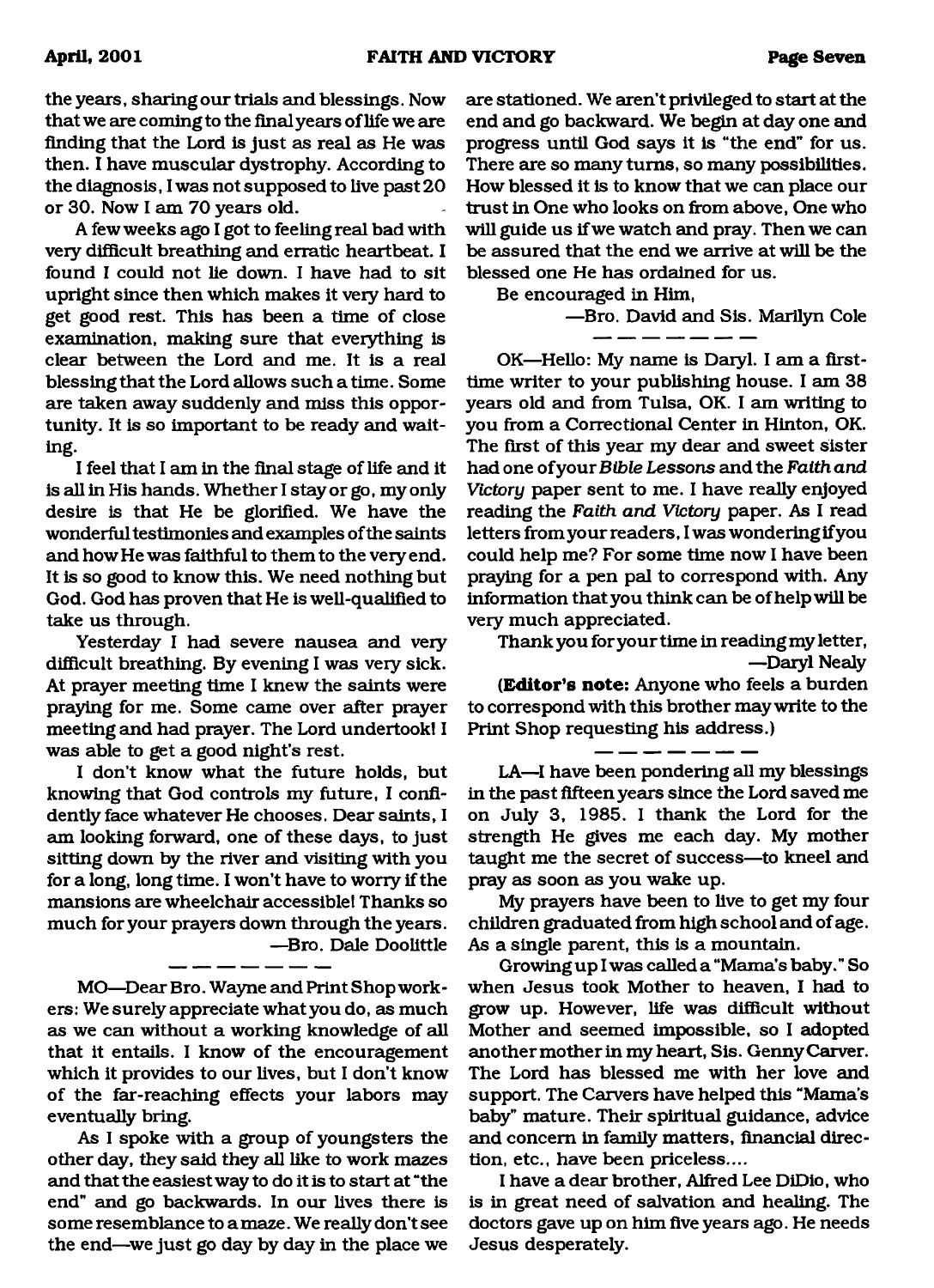Yesterday, our family dentist, Jack B. Witte, came to eat at Cracker Barrel and asked how my girls, Monika and Melissa, and myself were doing. I noticed right off he had lost weight in his face and some radiance he always had in his smile. I told him we were well, the girls were busy working and going to LSUS. Then I asked him how he was. I was not prepared to hear him say, "I have pancreatic cancer." He was firm in saying he was claiming his healing through Jesus. What a comfort and blessing that we can take our burdens to Jesus and count on Him.

Please pray for Dr. Witte and his sweet wife who was with him. For many months I have been blessed to wait on them and have him help with our dental needs. In his office he has Bible stories for the children, a real inspiration to me while I waited.

Please pray for my family, and for me to be a true Christian mother.

God bless you, —Sis. Catherine Bhramayana



#### **From India...**

March 15,2001—Dear Bro. Wayne Murphey and dear saints abroad: Greetings to you all dear saints again in the glorious name of Jesus Christ, the Captain of our salvation. Thank you for your letter dated March 2, and the enclosures were noted with much appreciation. May God bless each dear one who supports our work through prayers and contributions. Our prayers are for the progress of the Church of God in America and in other foreign countries.

Our convention at Kothamangalam starts on March 5, and at Chayppankuzhy on March 24. Lord willing we plan to conduct a Vacation Bible School at Karickom during the first week of April. We expect about 200 children to be in attendance. April and May are the vacation months for children here. Schools and colleges reopen the first week of June. We need your prayers for the success of these ministries. Yours in Him, —Bro. John Varghese

**Honduras, C. A. Report...**

March 12, 2001—Dear saints: Hello from West Virginia! We are thankful to the Lord for a safe return home. We arrived home last Thursday, March 8th. We feel that the trip was very profitable and we accomplished most of the goals we had set. We do appreciate all of your prayers and support, and believe they are the reason for the Lord blessing the efforts there.

When we left from Honduras last week we were beginning our 5th week of school and we were pleased with the way the school was operating. Sis. Judy Trepagner and Sis. Andrea Meek along with Bro. Toni Hamilton were carrying on the operation of the school. We appreciate their sacrifice and willingness to labor there with the children. They are working with 24 students in the morning session, from 8:00 to 11:00, and 24 students in the afternoon, from 1:30 to 4:30. These students seem to be a good group of children and we felt encouraged by their response to the love and interest shown to them. They are studying Bible along with their English and Spelling courses. Our Sunday School attendance has increased considerably since the school began. The children are faithful to attend and are getting to hear the truth taught to them. Many times, Sunday School attendance for children is 60-80 children.

We have also begun the adult classes on Monday evenings. We have approximately 30 enrolled in that class. We are offering these classes for a 14 week period and then when school convenes in August we will begin another 14 week session with a new group. This has been a means of breaking down barriers and some of these local people also were attending church.

The workers there are on a heavy schedule with classes at school, adult classes, Bible Study on Wednesday evenings and Prayer Meeting on Friday, regular Sunday services as well as many times going out for visitations in between these times.

To those of you who are sponsoring a student every month, we will be sending you a letter and a picture of the student you are helping to educate. It would be a special treat for them to receive a letter in return. The students, as well as their parents, are very appreciative of your help in permitting them to attend English school.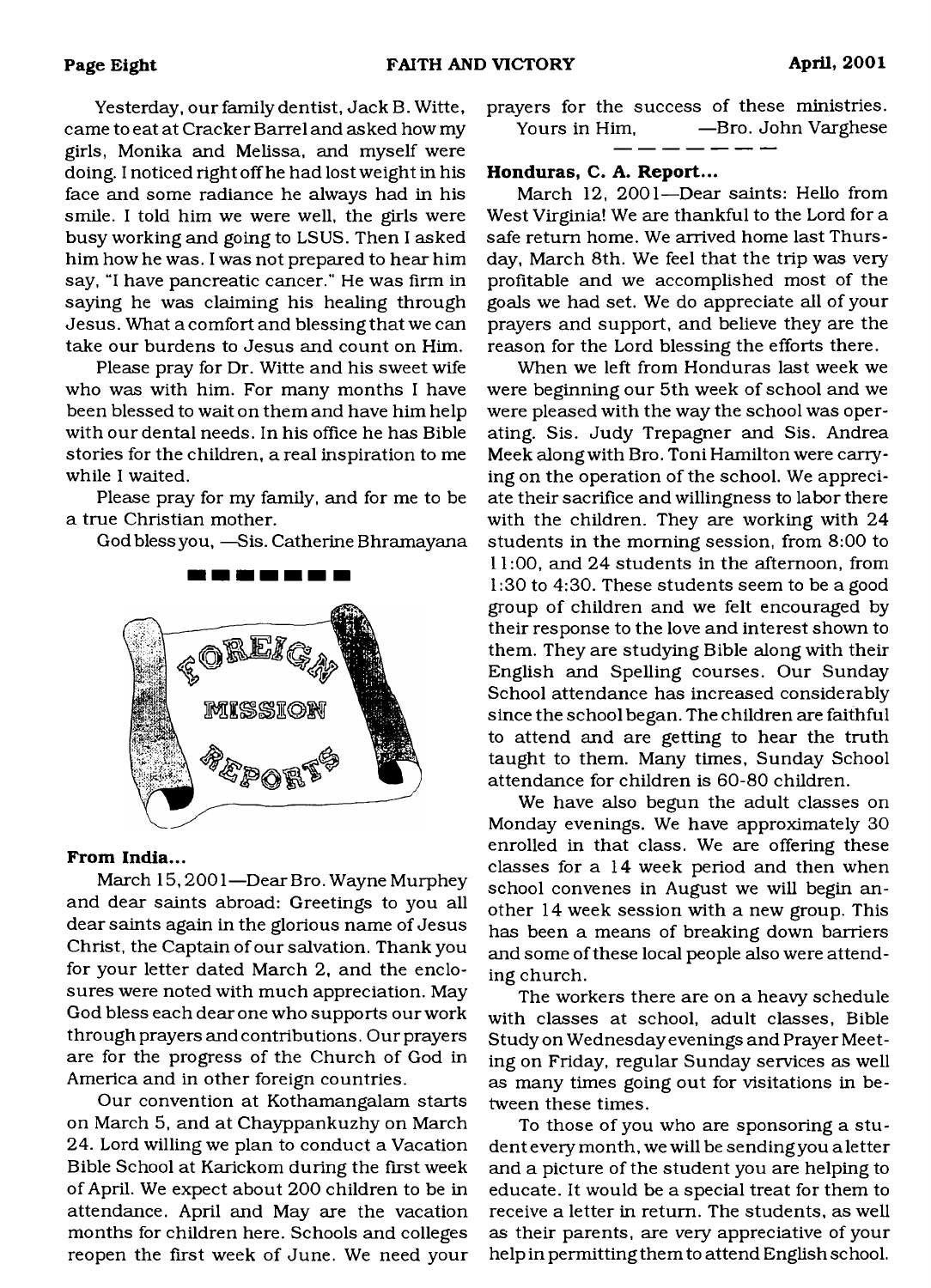We hope to soon have the people there able to write their own letters so they can communicate regularly with the saints here.

We met some new people on this trip and they began attending services regularly the last three weeks we were there. They are searching for more truth and they seemed impressed with the saints. One other soul was saved while there and many consecrated again to the Lord. They are always seeking help at an altar of prayer and are never ashamed to admit their needs. Their honesty is refreshing and challenging to us.

There was one negative event which occurred while there. We had received the shipped articles that had been sent from the U. S. A. They included furniture for the little mission house as well as other items to make the stay more comfortable for Sis. Judy and Sis. Andrea. Two weeks before we were to return home, an incident occurred which caused us to have to make other arrangements for the sisters who were staying in the mission house. The property the little house was built on did not belong to us and neither did the house. We have been paying the rent on the little place since 1992. Sis. Sanders had desired that the house would be used to house the saints from the states and it did do that. Sis. Sanders passed away a few years ago but we continued to use it as before. But we ran into conflict with some of the family and we felt it best for the sisters to move over to the main house before we came home. We mentioned in the last mission report that we knew there was a need to build another house on the church property soon. We have in mind to build a two story house behind the church building which will adequately take care of the need for housing. The saints have used the Sanders home ever since the work was started, and they have been very gracious hosts, but we know that after Bro. Sanders passes on, this will be given to the children and we will not be able to use it as we have.

Because the property we have is rather low we feel that the lower story should be made of cement and blocks. We have gotten a few estimates for that part of the construction and they ranged from \$5000.00—\$6700.00. That would take us to the floor joist for the second story. We would then see if there were any of the brethren that would like to go and help construct the upper story of wood. We present this project to the saints and would like your input into the

direction the work should take in Honduras. We consider the present location a base of operations to a larger work in Central America. There are many open doors; we need more laborers in the field.

As soon as directions are given, based on the response of the saints toward this project, we will return to begin with the first phase of the construction.

The first half of the school year will end the last of May at which time the workers will come home for the months of June and July. The second half will begin in August and run until November. As of this time, Andrea Meek plans to stay to helpSis. Judy until April 15. After that we are looking for someone interested in going down to assist her until the end of the first half of the school year. We are also needing help the second half of the year. If you are interested in this kind of commitment we would be glad to talk to you and give you more details. It is a worthy cause and it will be a rewarding experience for you, to be sure.

Please pray for the pastors there. They are very desirous to grow and learn the truth. Minister's, brother's, sister's and children's meetings were conducted on a regular basis. They are so hungry to learn how the saints do things in the States. It certainly makes us feel responsible.

Again, we would like to thank everyone who is supporting the mission efforts in Honduras. Pray for us that we will know how to use the contributions from the saints wisely and that the Lord will bless the seed that is being sown.

For the Honduras Missionary Co.

—Bro. Toney Samons

#### **From the Philippines...**

February 21, 2001—Dear Bro. and Sis. Murphey: Christian greetings to everyone of you in the name of our Lord. Please give my love and appreciation to all the workers in the Faith Publishing House. I commend their love and sacrifice to help the printing ministry. We always anxiously wait for every issue of the *Faith and Victory* which contains a complete recipe for our souls to give us strength as we walk the journey of life to eternal destiny. We are very much encouraged to hear reports and letters from brothers and sisters all around the world. May our loving Lord reward those who care for and support Faith Publishing House.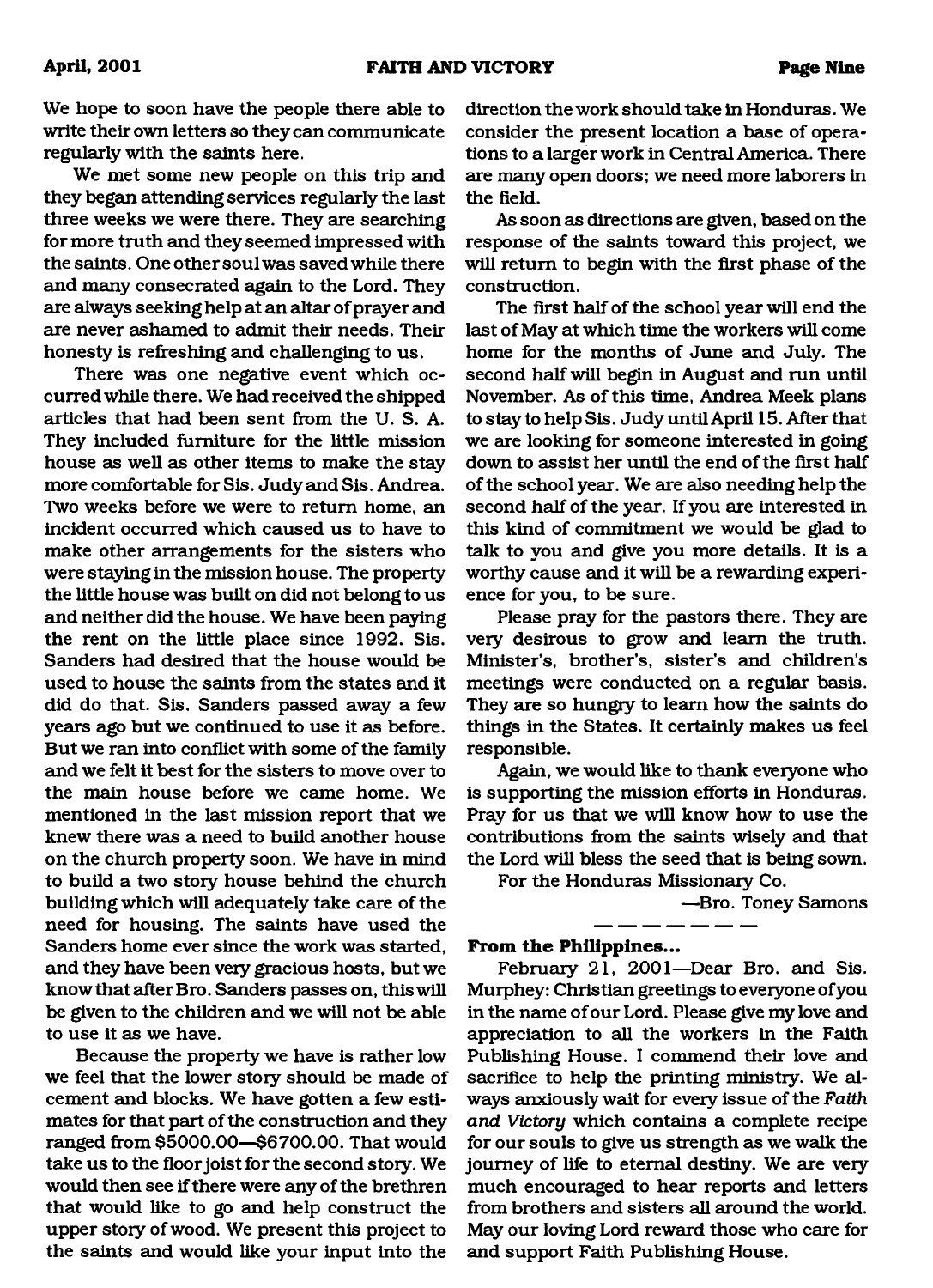We had a pastor's meeting last Saturday, February 17, where we heard encouraging reports from the pastors and discussed about more plans and prayers for the progress of the gospel work. I spent the rest of the day teaching them about how to teach home Bible studies, and how to answer religious questions. A group of voluntary workers made their schedule to hold gospel meetings in every congregation. They plan to stay four days in every place to conduct gospel meetings at night and follow-up work in the day time. We were all happy when Sis. Adoracion volunteered to be their cook. Also, some young people will go to sing spiritual songs during the gospel meetings and plan to conduct group Bible studies for young people. Many are requesting dialect Bibles for them to study the Word of God privately. The price is so high and I was able to buy only some Bibles and song books for the hungry souls.

Please give our sincere appreciation and many heartfelt thanks to everyone who contributed for the fund of our camp ground. We hope everything will be finished before our camp meeting in April. Thank you so much dear saints for your sacrifice for the mission work in the Philippines. The Mount Zion Tabernacle and camp meeting ground will be a great help for the mission work in the Philippines. Everyone was so thankful because we have now a place to gather, pray, worship and study the Word of God. Our fellowship last December was well attended and we hope and pray that our coming camp meeting will be a wonderful experience for everyone. We hope some of you can be with us....

We are praying for you. Please continue to pray for us.

Your brother in Christ,

—Matias S. Tangunan and family

#### **From Lagos, Nigeria...**

March 10,2001—Dear Brother Wayne: Love and greetings in Jesus' dear name from me to you and all the saints in the Print Shop.

I sent a brother to Asana to monitor the progress of the work over there. He gave a very impressive report that the Lord is constantly doing a new thing in the midst of the people. The souls that were saved during the December convention are waxing strong for the Lord. Many new souls are being added to the kingdom as open air revival meetings are going on from one church to the other in turn. Bro U.M. Akpan is an electrical engineering technician and was running his personal business before surrendering it to take a meager allowance to work for the Lord. He is doing a wonderful work there. The youth are very enthusiastic and I am thankful to God that they are assisting in a wonderful way. God is moving. The desire of my heart is that Asana and the environs, and indeed the state of Akwa Ibom, be totally captured for Christ. Prayers are needed for more workers. They are only complaining about means of transportation as they have many villages to cover and I know the Lord will provide one in no distant time.

We want to embark on the translation of the Evening Light Song Book into the local Efik language since most of the people in these areas cannot read and write. Another pet project that has taken a wonderful place in my heart is the "Pruitt Foundation For The Poor and Underprivileged." This foundation is intended to be a non-profit organization which will provide free training in trade and skills to those who cannot afford to go to regular schools for such training. The starting point is to train the local dwellers to be able to read the Bible in the local language. I believe this will be a very effective way of reaching out to the people in that area. In the 1960's, the early missionaries started things like that in Asana when the Church of God was newly established in the locality. It worked wonderfully well. It was a very powerful witnessing tool. I believe God is going to bring it back in force. I have purchased a very large span of land for the setting out of this foundation and I pray that God should accomplish it. This land was shown to Bro. Michael Smith and other saints during the December, 2000 convention. Remember this in your prayers and get the saints to pray for the actualization of this Foundation.

I will be traveling to Asana in a short while in order to make preparation for the Easter Camp Meeting which will be from April 12-15, 2001. Help us in prayer that the Lord will reach more souls during this Camp Meeting, and that the already reached souls will get stronger in the Lord and embrace the Bible truths with all zeal.

The Lord is on the throne and as a song writer says: "....We are able to go out and take the country, to possess the land from Jordan to the sea; though the giants may be on our ways to hinder, God will surely give us victory. All we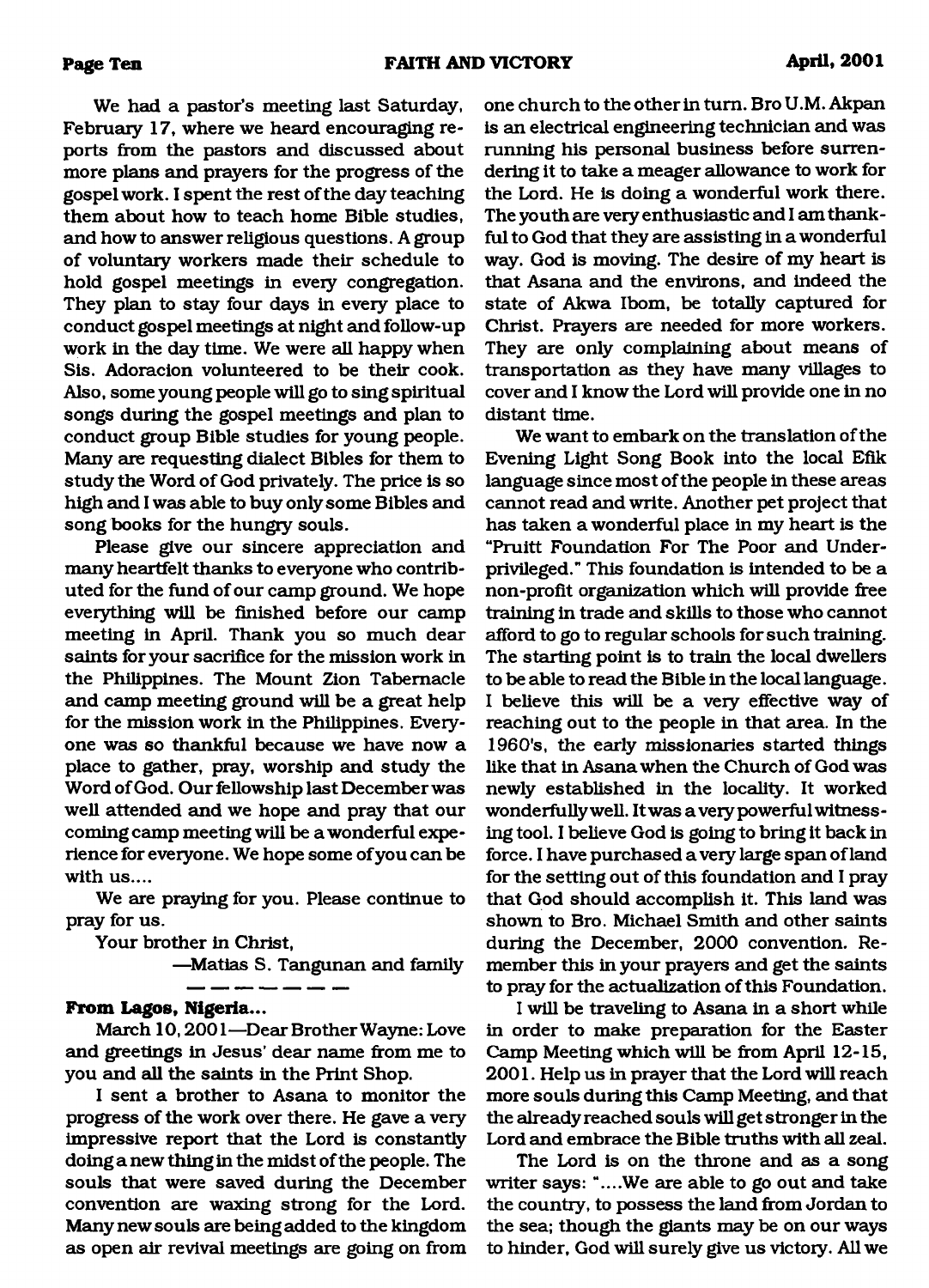need to do is to move on to the righteous side with God..."

The grace of God is available for us until the end of our journey. Let us keep trusting for the One who started the good work in us to accomplish it for us no matter the circumstances. Let us keep on trusting!

My love to all the workers in the Print Shop and the saints over there. God be with you.

Yours in His service,

—Bro. Anietie B. Essien

#### **South American Trip Report...**

February 23, 2001—"And that every tongue should confess that Jesus Christ is Lord, to the glory of God the Father. Wherefore, my beloved, as ye have always obeyed, not as in my presence only, but now much more in my absence, work out your own salvation with fear and trembling. For it is God which worketh in you both to will and to do of his good pleasure. Do all things without murmurings and disputings: That ye may be blameless and harmless, the sons of God, without rebuke, in the midst of a crooked and perverse nation, among whom ye shine as lights in the world; Holding forth the word of life; that I may rejoice in the day of Christ, that I have not run in vain, neither laboured in vain. Yea, and if I be offered upon the sacrifice and service of your faith, I joy, and rejoice with you all." Philippians 2:11-17.

Last October I found some good Spanish gospel literature on the internet. I down-loaded to my computer some writings and booklets which were very interesting. One was a lesson that had been given to a group of married couples a year ago in a camp meeting in southern Chile, entitled "As The Joy of the Husband with his Wife" based on Isa. 62:5. I read it and the Spirit witnessed to me that this was truth as it pricked my heart when the Lord revealed my need. I wrote an e-mail asking what happened when Bro. Gonzalo gave this lesson at the camp meeting. Bro. Eliseo answered back and said that those who heard this lesson said Gonzalo was very anointed and there was much melting together of couples asking forgiveness and seeking God for help. I studied other books and lessons on this web site. I was impressed these brethren were at least seeking to be led by the Holy Spirit and that their cup of joy was running over. I called Eliseo on the phone and was able to sense his spirit.

I am not one to go even across town to hear some false preacher. But I was impressed to ask, "When is the next camp meeting?" Well what looked impossible the Lord made possible.

So we made arrangements to attend this far away summer camp meeting. (Jan. 27-Feb.4, 2001.) Charlotte, our grandson Matthew and I flew to Santiago where brethren met us and put us on a nice tourist bus going to Temuco, 400 miles south.

Bros. Eliseo and Gonzalo joyfully met us at the bus station. They took us to the home of a young lawyer, Rolando, where we rested two nights and were treated like royalty. Matthew hit it off real well with their two boys.

In the evening Bro. Cesar, who is an overseer of some Indian congregations came to visit. We sang and Cesar played the guitar with Rolando Jr., playing a 10 stringed instrument, something like a lute. Cesar also sang in Mapuchi, his native tongue.

The next day Bro. Eliseo with others took us in an 11 passenger, yellow, full-sized Hyundai van up in the mountains to Lake Villarrica. Villarrica is a tourist town on the lake in sight of two snow-capped active volcanoes. There we visited an Indian village with shops selling hand-made wares. We all went on an excursion boat for a tour of the lake where we got a better look at the volcanoes and the surrounding hills of the Andes. We had a picnic under some tall cheny trees. No one had made an effort to harvest the ripe fruit above their reach. Matthew became the hero as he picked a lot of cherries out of the top for everyone.

Bro. Eliseo told us of their separation from the Baptists 20 years ago and how the spirit led them to live as the body of Christ, according to the pattern of early Christians. "Come out of Babylon my people" is part of the message. He also told how others made the break and left the Baptist, Catholic, Jehovah Witness, Pentecostal and cult movements. He was glad that we see the church as they do and expressed that our coming was a blessing to the church of Chile.

In Temuco we bought things that we needed for ten days of camping. A nice tent and an air mattress was loaned to us. After a two hour trip we entered the Ruka-Cura camp. We greeted a Mapuche family who was unloading their beds from a wagon pulled by oxen. The next day six or seven chartered buses loaded with saints from the cities, and many odd looking vehicles,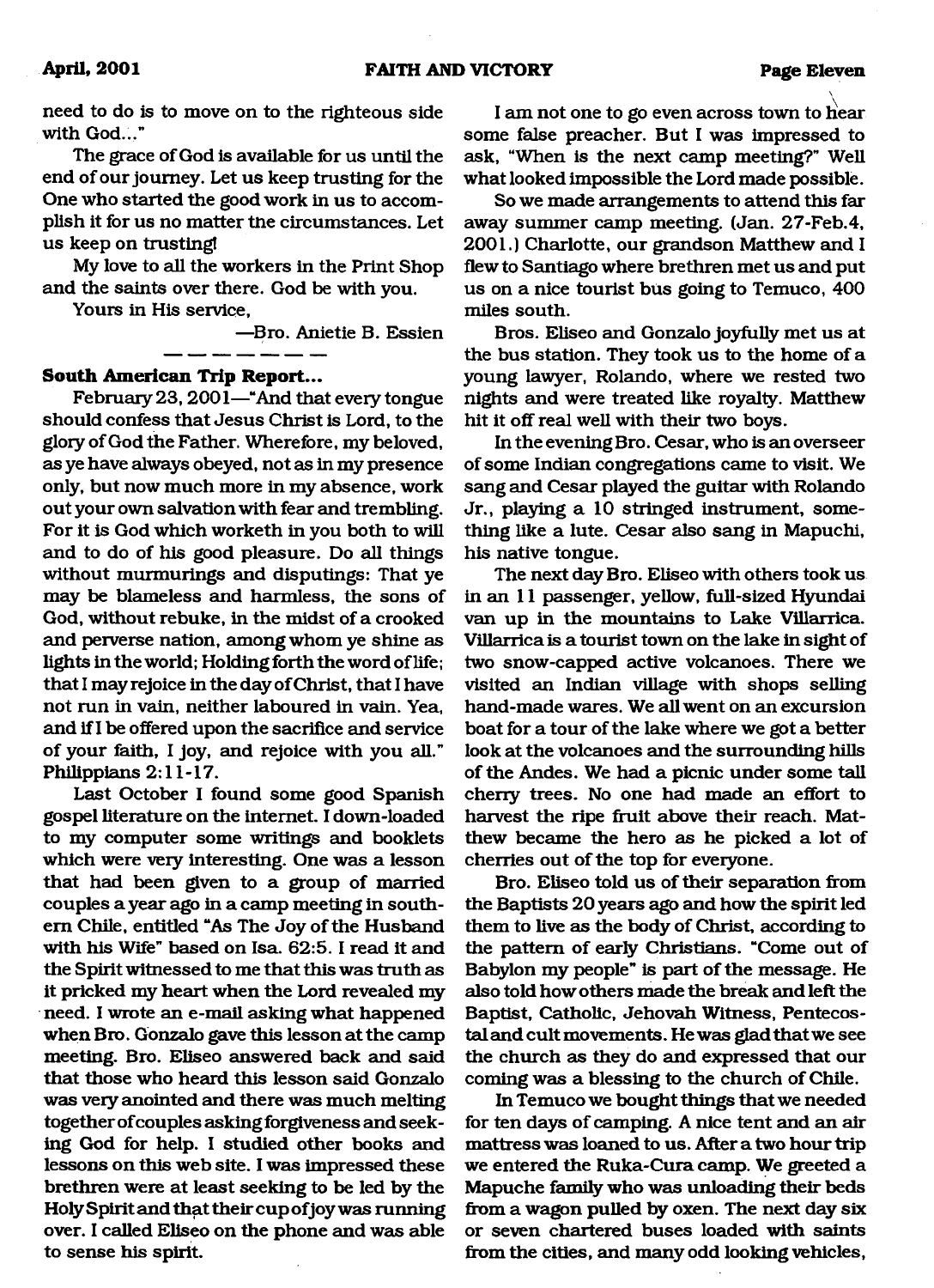all foreign made, from towns far and near, each with a tent tied on top or a little luggage trailer behind, came into the camp. Hundreds of families erected their tents for sleeping and eating. About 800 people attended the main services twice a day. Some 150 or more attended the early prayer meetings, kneeling in the sawdust floor of the pavilion. In the morning and night services there was not enough room under the pavilion for the crowd. About 25% sat outside in their chairs. The ministers felt that Charlotte should have an afternoon teaching session with the sisters. Her subject was child training, removing harmful influences from the home and the need for modesty. They loved her and said that is what they needed. The leading ministers have expressed to me that the Lord is revealing truth to them an $\dot{\mathsf{d}}$  that they are still learning. In 20 years, 30 .new congregations have been raised up in Chile.

Here we would like to give some of our observations. We witnessed a diversity of people praising God for freedom from sin, habits and false religions, united in one body, exalting Christ as Head. Mature elder ministers watch over the work and train elders for each local congregation. There are doctors, lawyers, engineers and teachers among them, serving for the edification of the body of Christ, without rivalry for positions or privileges. The reason for the growth of this fellowship is somewhat phenomenal in that they do not have great resources, neither expensive buildings nor have they grown by inviting great evangelists or popular music concerts to bring the crowds. What can be readily observed is that all speak the same message, and they exalt Christ and not the preacher, all practice hospitality one to another, their testimonies are for Christ, not themselves, confessing that Jesus is Lord. One other observation that I will try to describe is their teaching seeks a balance between law and grace, neither liberal nor legalistic, as I see. The theme of the meeting was a challenge to "go on unto perfection."

"Therefore leaving the principles of the doctrine of Christ, let us go on unto perfection; not laying again the foundation of repentance from dead works, and of faith toward God." Heb. 6:1.

—James and Charlotte Huskey

#### --------

"God warms His hands at man's heart when he prays." — Selected



**Timothy "Tim " Sprague** was bom in Southern Illinois to George Edwin and Thelma (Odom) Sprague on June 11, 1951. Tim died, at the age of 49, on Friday, March 16.

He was married to Regina Vitale on September 30, 1972, in DuQuoin, Illinois. In 1976, he moved to Guthrie, where he lived until his death.

Aside from his work as an auto mechanic, Tim enjoyed hunting, fishing and the outdoors.

He was preceded in death by his parents and one brother, Glenn Allan Sprague.

Tim is survived by his wife, Regina; son, Tim Sprague; daughter, Kristy Senters and husband, Leslie; a brother, Gary L. Sprague and wife, Shirley, all of Guthrie, OK; sisters Vesta and husband, Carl Ward, of Pittsburg, IL, Betty and husband, Harry Millard of Carbondale, IL, Linda and Delmar Craddock of Guthrie, OK and Mary and husband, Wayne Murphey, also of Guthrie.

Tim is also survived by other relatives and a number of close friends.

Funeral services were conducted on March 20 by Bros. Wayne Murphey and Stanley Dickson. Burial was in the Oakland Knowles Cemetery, Cresent, OK.

#### **Thank You**

The family of Tim Sprague would like to thank all who offered comfort during their time of grief. Every card, phone call, prayer and act of kindness was thankfully received.

**Maple's** journey began on, January 29, 1914. A beautiful baby girl was bom to Joseph and Elizabeth Hall.

She began her school days in Summit, OK, and finished her education in Haskell, OK.

In 1933, she was united in marriage to J.B.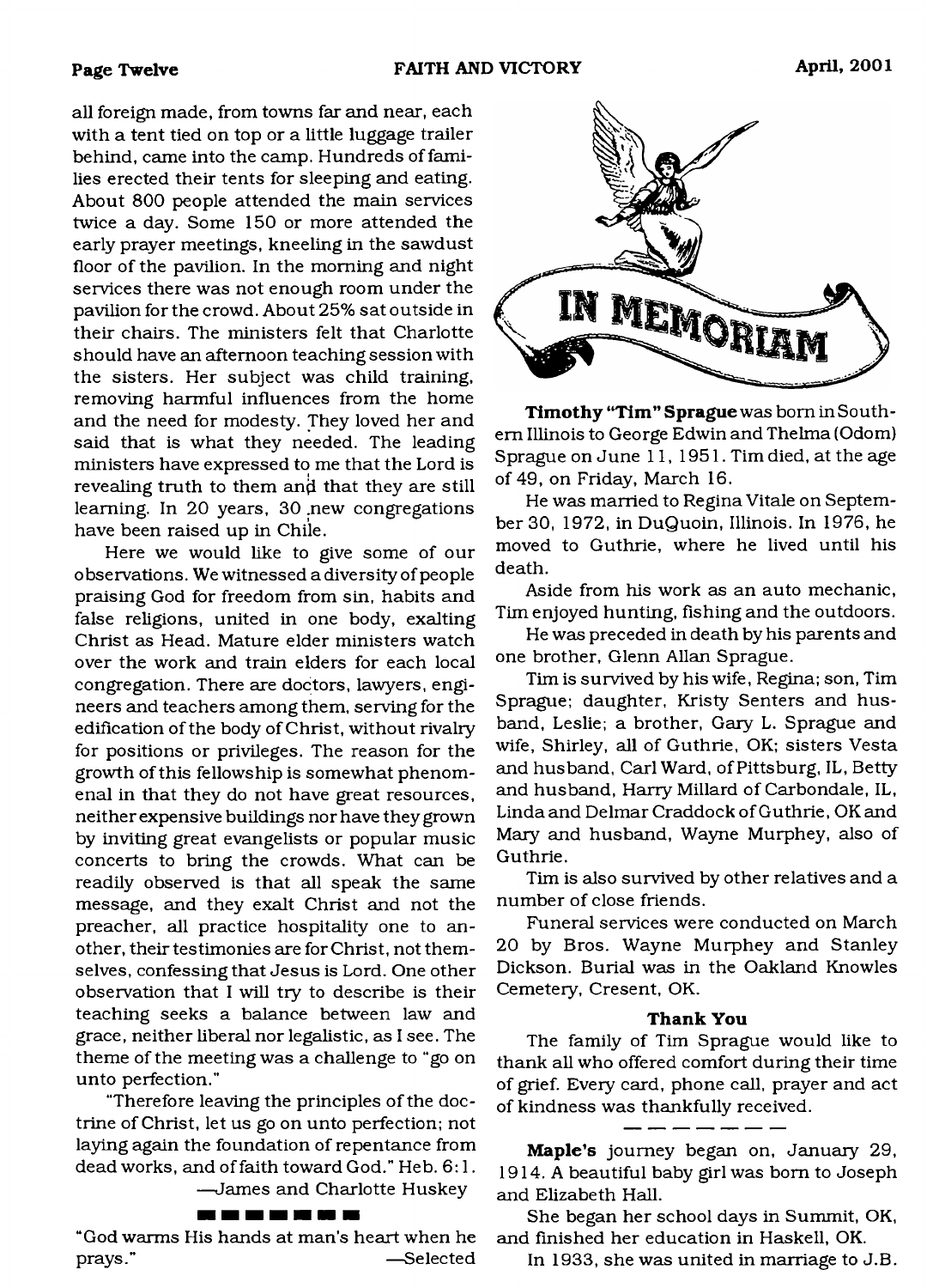Littlejohn. To this union eleven children were bom. Maple was a devoted wife, mother, grandmother, great-grandmother and also an excellent seamstress and homemaker.

She was a member of the Church of God for over fifty years. She served as a Sunday School teacher, secretaiy and maitre d' of the kitchen. Even when she was no longer well, she made sure everything was in order in the kitchen.

As an active community leader, Maple served as President of the PTA of Tulsa Public Schools and Den Mother for the Scouts of America for many years.

On January 8,2001, she was called home to be with the Lord. Her parents, one daughter, one son, one granddaughter, four brothers and one sister all preceded her in death.

She leaves to cherish her memory, her husband of sixty-seven years, J.B.; four sons, Robert, Donnell (Mary), Harold (Gayla), and Jerry (Janice) all of Tulsa, OK; five daughters, Alma of Redbird, OK, Elizabeth Martin (Chris) and Amita of Minneapolis, MN, Thermaple and Debra Richardson (Jim) of Tulsa, OK; five brothers, Joe Hall of Little Rock, CA, James Hall of San Francisco, CA, Johnny Hall of Tulsa, OK, David and Edgar Hall of Haskell, OK; one sister, Gloria Ross of San Francisco, CA, and a host of grandchildren, great-grandchildren, nieces, nephews, relatives, saints and friends.

Funeral services were officiated by Bro. Charles Chandler with burial in the Crown Hill Cemetery, Tulsa, OK.

# ----------**At the Cross**

### (Continued from page 3.)

of ridicule, all the pains of heartache, and all the pains of memory must have paraded before the Savior's mind, demanding thought and attention. But John tells us that when He saw His mother, He addressed her. With Jesus Christ first things come first!

Those who crucified Jesus had a great need. They did not know it then. But Jesus knew it. Their great need was the need of forgiveness. And so what did Jesus do? His first words on the cross were, "Father, forgive them; for they know not what they do." Luke 23:34. Jesus is concerned with everyone's need even before he himself is aware of that need!

Mary had a great need. Jesus knew it, and He addressed His attention to her. Jesus had known her across thirty-three years. At the time

He was bom in the stable with the smell and bleat of animals about them, she was still in her teens, and there were no lines on her pretty face. Her entire countenance had glowed with all that is holy, pure and confident. She had just had the greatest experience that it is possible for a woman to have.

But now she was approaching fifty, and that was old age in those days. She had raised a large family. There had been at least five sons and two daughters. And she probably had been a widow for several years. Her face was lined with pity, anxiety and care.

Jesus and His mother must have been unusually close. He was the son promised by Gabriel. He was the eldest. He had eaten at her table and grown up in her home. She had held Him on her lap, combed His hair, and mended His clothes. Mary does not appear very often in the records of Christ's ministry. We do get a glimpse of her at the Temple when Jesus was twelve, at the wedding at Cana, and at the cross. But she must have had a great influence on her eldest son. And most certainly He had some of her physical characteristics!

Now as Jesus looked down at His mother and John, He was in great pain, for the cross was extremely cruel. When He allowed His body to sag, His weight was on His hands. This bunched the shoulder muscles, tore at the wounds in His hands, and paralyzed the pectoral muscles, thus making it impossible for Him to exhale.

To get relief in His hands and shoulders, He could push Himself up with His feet, thus moving His head up to or over the sign which declared in three languages that He was the King of the Jews. But when He did this the nails in His feet became a concentrated torture, a living flame from hell.

As Jesus hung on the nails, there was acute agony in every muscle, nerve and portion of His body. But as He spoke to Mary, I think His voice was tender, evenly modulated, and full of kindness, hope, cheer and authority.

He had, of course, to use an economy of words because of His loss of strength and approaching death. "Woman," he said, "behold thy son!" John 19:26.

In every situation Jesus does the best possible thing. As Mary stood before and beneath Him, she stood blinking away a wild flood of tears and struggling with the most violent emotions a woman could know; He knew that she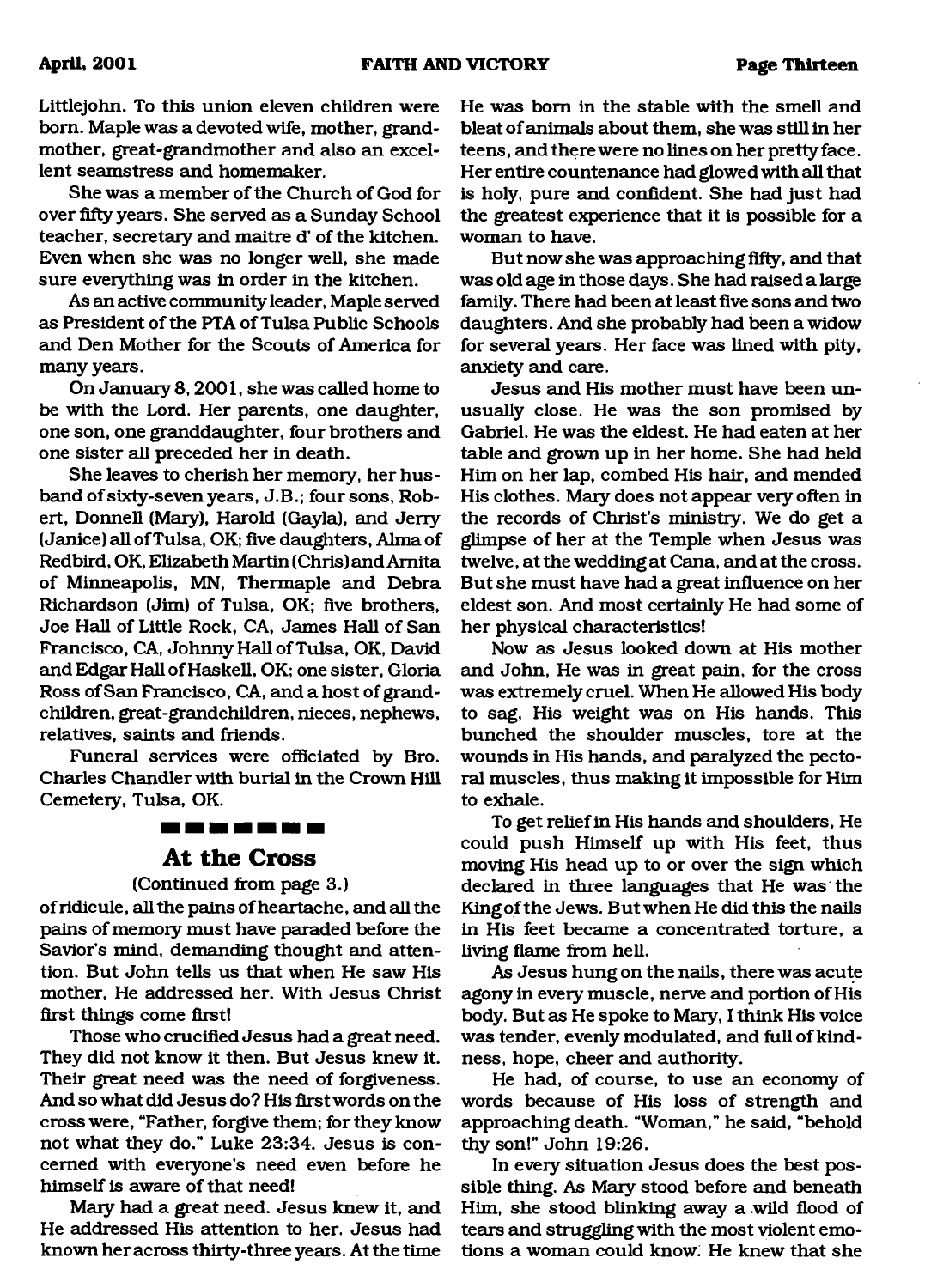stood on the high precipice of emotional collapse. The wrong word and she would go to pieces.

Knowing this, Jesus referred to her as woman. This was the same term He had used at Cana. Her love for Him was great, and His love for her was even greater. He would not send her into further grief by using the most emotional word in any language, "mother."

Then Jesus turned to John and said, "Behold thy mother!" John 19:27. John understood the meaning of this at once, and he took Mary into his own home. Jesus did not use the emotional word "mother" with Mary, but He did use it with John, for He wanted John to be impressed with his obligation. And at the same time He did not want His mother to be embarrassed by thinking she was being thrust, unwanted, into a stranger's home.

Obligating John to care for His mother was the best possible thing Jesus could have done, because John's mother, Salome, was Mary's sister. Jesus' mother would feel at home in her nephew's house. John would make her welcome, and she would appreciate that. Since John's conversion he had become a man of love, tenderness, understanding and affection. And this is just what Mary required. Jesus could not have made a better arrangement!

As Jesus looked at His mother, His whole being flamed with love. He had the human love of a son for His mother; and, in addition, He had the wonderful love of a wonderful son for a wonderful mother. Besides and beyond that there was the divine love of His divine nature for her. He had stated that one soul was worth more than all the world, and He believed it.

Now there is no indication that Mary said a single word to Jesus while He was on the cross, but I believe that there is a strong possibility that she might have spoken about as follows:

"Come on down, Jesus. You told the disciples in the Garden of Gethsemane that you could summon twelve legions of angels to help you. Summon them now!"

But to this Jesus was silent.

Most certainly Jesus could have come down from the cross. It would have been an easy thing to do. He could have embraced His mother. He could have taken her away for a rest. And had He done so, the Pharisees and the scribes and the Roman soldiers would have shouted in one voice,

|  | He is the Christ $\dots$ |  |  |
|--|--------------------------|--|--|
|  | He is the Christ $\dots$ |  |  |
|  | He is the Christ $\dots$ |  |  |

But He did not choose to do this. Why? Because of His great love for Mary, *and all of mankind.* If He had come down from the cross, there would be no salvation. The power of sin would not be broken. Death would still have its sting. The grave would still have its victory.

Jesus Christ was not held to the cross by the nails! They had no more power to hold Him than a bubble in the ocean. Jesus Christ was held to the cross by a rope of love!

All of this drama is hard to understand. Paul did not understand it completely. Peter did not understand it completely. Nor can you. But we are not asked to understand it. We are merely asked to believe. Understanding is not necessary. Belief is!

But when we believe we must believe that the cross was for us personally, that Jesus died for our personal sins, that Jesus had us in mind when He died. To believe that Jesus was a great teacher is fine, but it is not enough. We must believe that He was *the* Son of God and that He died on a cross to pay the price of *our* sins.

Just look, and believe!

"When I survey the wondrous cross, On which the Prince of glory died, My richest gain I count but loss, And pour contempt on all my pride.

Forbid it, Lord, that I should boast Save in the death of Christ, my Lord; All the vain things that charm me most, I sacrifice them to His blood."

—Isaac Watts

### <u> 1991 - 1992 - 1992 - 1993 - 1994 - 1994 - 1994 - 1994 - 1994 - 1994 - 1994 - 1994 - 1994 - 1994 - 1994 - 1994 - 1994 - 1994 - 1994 - 1994 - 1994 - 1994 - 1994 - 1994 - 1994 - 1994 - 1994 - 1994 - 1994 - 1994 - 1994 - 199</u>

# **Alm o st Per su ad ed**

By Audrey Forbes Carver

Then (King) Agrippa said unto Paul, **"Almost** thou persuadest me to be a Christian." Acts 26:28

ALMOST—but not quite

ALMOST—near but yet so far away

ALMOST—only a little less than

ALMOST—nearly BUT NOT!

**I** beg you who are **almost** Christians, followers of Christ, to consider...

"Almost persuaded" now to believe; "Almost persuaded" Christ to receive; Seems now some soul to say,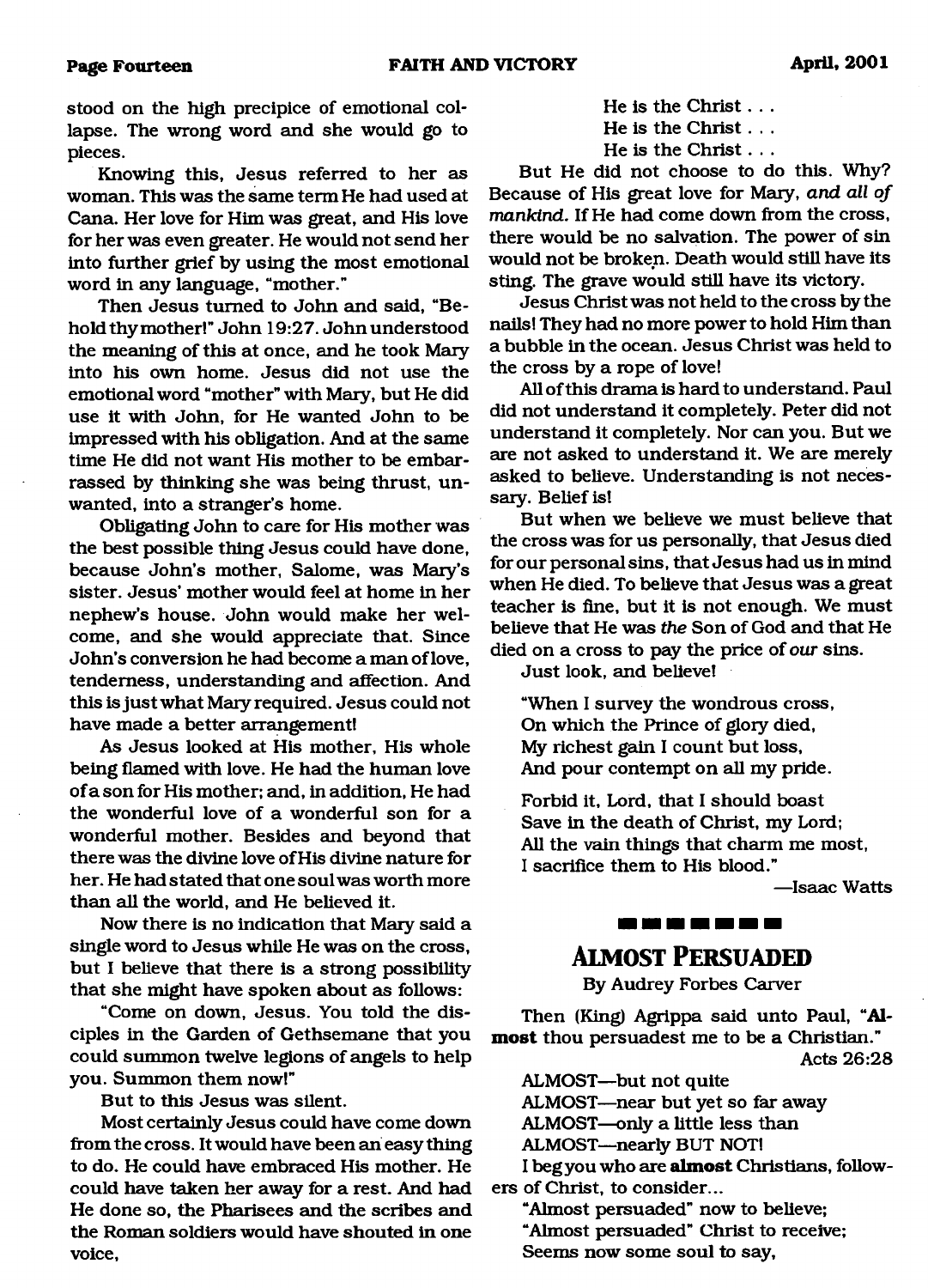"Go Spirit, go Thy way, Some more convenient day On Thee I'll call.

"Almost persuaded," come, come today; "Almost persuaded," turn not away; Jesus invites you here, Angels are ling'ring near, Prayers rise from hearts so dear, O Wand'rer, come.

**PLEASE** do not let it be like this... "Almost persuaded," harvest is past! "Almost persuaded," doom comes at last! "Almost" cannot avail; "Almost" is but to fail! Sad, sad, that bitter wail, "Almost," but lost.

> <span id="page-14-0"></span>**QUESTION AND ANSWER BY BRO. OSTIS B. WILSON Reprint**

<u> 1971 - Jan Jan Jan Jan Jan</u>

#### (Continued from last month.)

**QUESTION:** Several questions have come in regarding sanctification: the need of this experience, the process of it, what it is and what it does, how it is done, what the conditions are for it, and when and how it is obtained, etc.

**ANSWER:** Let us compare the moral man who doesn't lie, steal, cheat, commit adultery, etc., with the man who does these things. We would all agree that he needs salvation just as much as the man who does those evil, immoral things and will be lost the same as he, if he isn't bom again. Jesus said, "...Except a man be bom again, he cannot see the kingdom of God." John 3:3. He has the same root of sin (sin nature) in him that the other man has, but he has exercised better control over his life, perhaps through the influence, teaching and prayers of godly parents, and that root just has not developed that far and borne that much fruit. But he will still be lost if he fails to be bom again and obtain salvation through faith in the allatoning blood of Jesus Christ.

We will now begin with the matter of the little child growing up and what happens to him as he grows up. The little child grows up doing or acting wrong all along, at times in a greater or lesser degree. But because he is not developed

far enough in mental and moral perception to exercise sound judgment in regard to moral principles, sin is not imputed to him and he is held in a state of complete innocency before God. Some may think that in order for a child to come under condemnation at his age of accountability, he must do something different or commit some special kind of sin. That is a mistake. In many instances the child may cross that line living just like he has all the time from really small childhood. Perhaps he comes to that point with no unusual thing happening in his life in the way of any pronounced or gross sin. Maybe he never steals or swears or takes God's name in vain or any of these bad sins. But what actually happens in many cases is that the child comes to the point where God sees he is sufficiently developed in his judgment and moral and mental perception for Him to deal with, and he can understand now what His dealings will mean to him, so He sends His Spirit to visit the child's heart to enlighten him, and it suddenly dawns on him, "I am wrong. I have been doing wrong all along. Every time I snatched toys from my playmates, and every time I pulled hair, scratched, bit, fussed and fought with others when they had something I wanted and would not give it up; every time I pouted or stomped, screamed and had a temper tantrum when I could not have my own way, every time I practiced deceit against my parents and took advantage of them, it was all wrong." The child begins now to feel these things wrong and understands what is involved in them. He realizes, through the conviction of God's Spirit, what he has never realized before, and that he is wrong (morally wrong) and needs to repent and be forgiven and get things straightened out and adjusted in his life. Sometimes those who are better instructed feel it necessary for them to go back to their parents or sometimes to others, and confess their wrongs to them, even what they did in innocency before they were morally accountable for it.

Now a grown person living in a justified experience before God, which brings them back to the state of the little child in innocency in God's sight, (Matthew 18:3), cannot do those things that the small child does and remain justified and in a state of innocency before God, because he is already sufficiently developed in judgment, moral and mental understanding, that he understands those things to be wrong and in contradiction with the moral law of God,